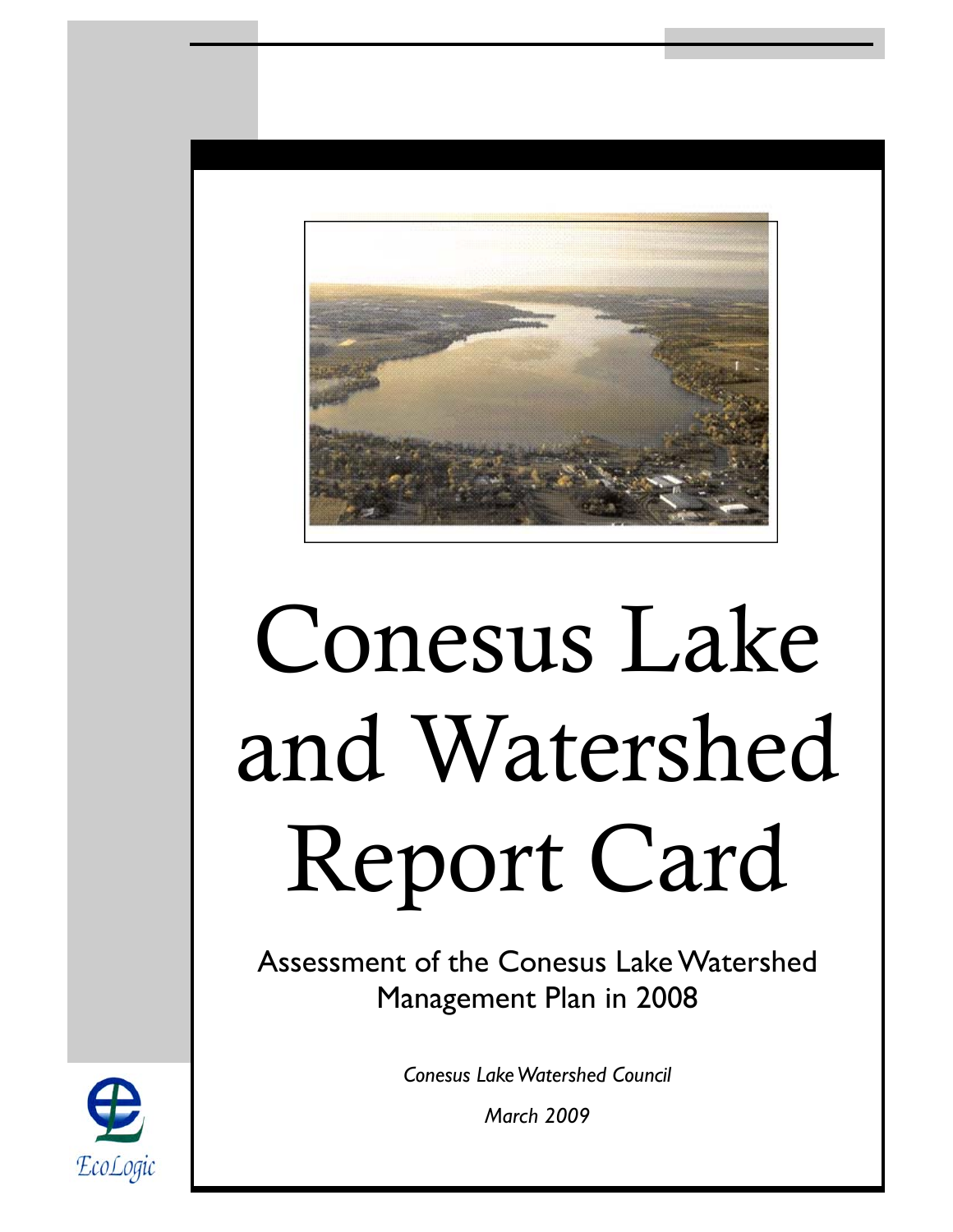# **PURPOSE OF THIS DOCUMENT**

One of the recommendations of the Conesus Lake Watershed Management Plan (CLWMP) is to prepare an annual update summarizing the status of activities in the watershed designed to reduce nonpoint source pollution. In addition, the annual summary provides a forum for tracking conditions in Conesus Lake and highlighting new information.

# **Major accomplishments**

The Conesus Lake Watershed Council (CLWC) was created in December 2003 when nine watershed partners signed an Intermunicipal Agreement to implement the recommendations of the Conesus Lake Watershed Management Plan (CLWMP). The Watershed Council has met quarterly since its founding and is effective in coordinating projects and reporting on overall progress. Restoring the lake and its watershed requires a sustained effort to address multiple issues. Progress continues on many fronts. Some highlights of 2008 accomplishments are summarized below, along with the CLWMP recommendation they address.

#### **Reduce inputs of nutrients, sediments, microorganisms, and other substances that can degrade the quality of Conesus Lake.**

- Continue to advance whole farm planning and support the agricultural community with best management practices (BMPs).
- Project to install sanitary sewers in the Hamlet of Conesus near completion.
- Town of Livonia received a notice of an Environmental Protection Fund (EPF) grant award to remediate stream bank erosion in the Towns of Conesus and Livonia.
- Continue to stabilize eroding roadside ditches in the watershed as funding allows.

#### **Modify in-lake processes in ways that will improve recreational quality.**

- 2007 CLA funded the continued stocking of the lake with walleye fingerlings reared at the Finger Lakes Community College and from private pond operation.
- Continued evaluation of the effectiveness of an alum treatment program for Conesus Lake, learning from the experience of Honeoye Lake.

#### **Track water quality conditions and evaluate the effectiveness of control measures.**

- Monitor nutrient and sediment export from subwatersheds as improved agricultural practices are implemented.
- Measure near-shore growth of weeds and algae.
- Continue funding the positions of Watershed Inspector and Watershed Manager.
- Continue directing funds to lake and watershed monitoring activities.

#### **Inform the public of watershed management activities.**

• Professor Joseph Makarewicz of SUNY-Brockport has led a successful effort to publish a special issue of the Journal of Great Lakes Research devoted to Conesus Lake. The journal, which will be published in early 2009, includes articles highlighting the success of the agricultural BMPs, as measured by improved quality of Conesus Lake and its tributary streams. The collaborative sciencebased planning effort that resulted in the Conesus Lake Watershed Management Plan will also be discussed in this special issue.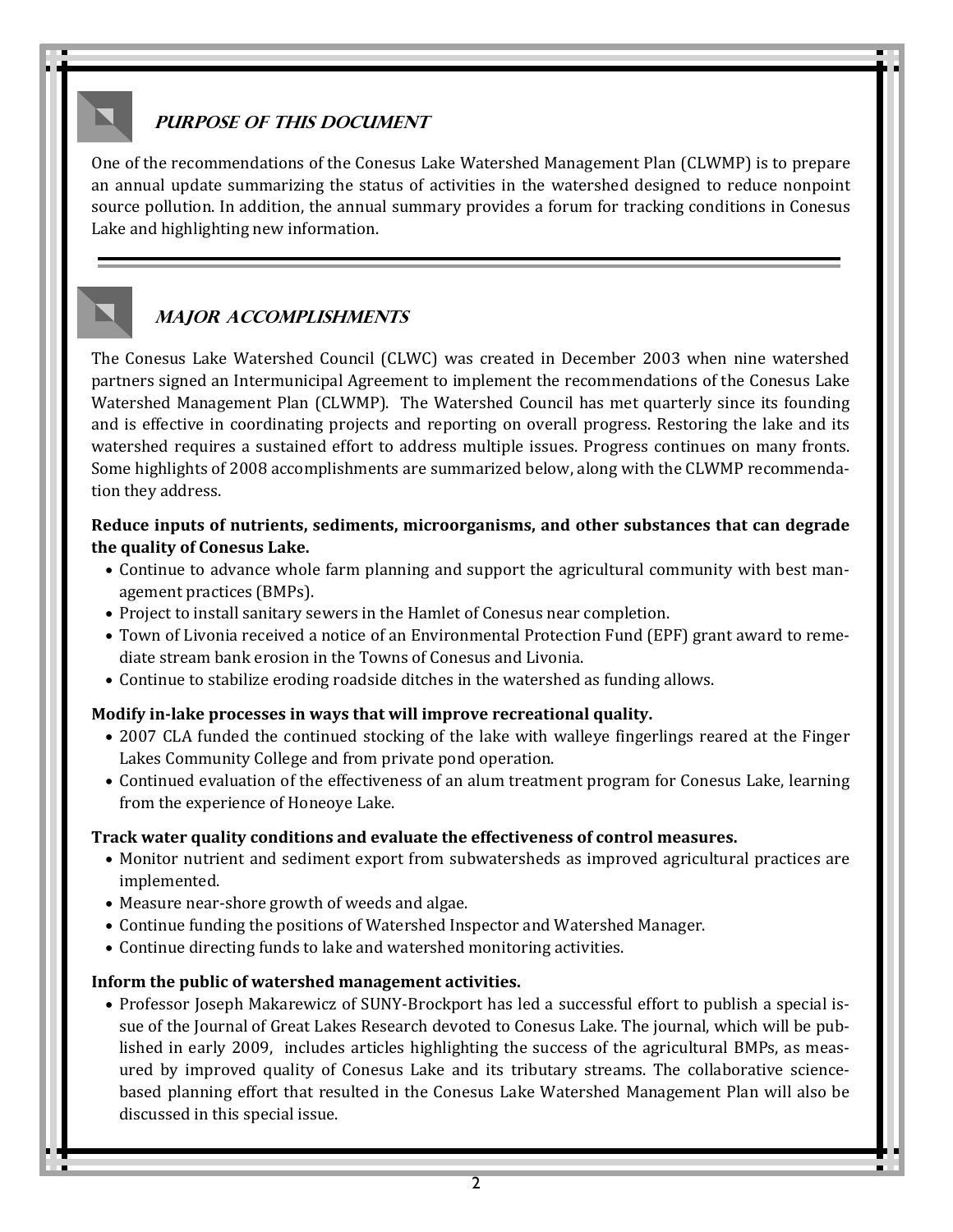# **2008 UPDATE: water quality monitoring of the tributaries to conesus lake**

#### **Monitoring Priorities**

Early each spring, members of the Technical Committee meet to discuss the annual monitoring program. This meeting, held annually since work began on the CLWMP in 2000, is an opportunity to identify priority issues and find ways to coordinate efforts. A rotating focus examines conditions in the lake monitoring, watershed-wide, and in special focus areas. Flexibility is key; monitoring priorities are shifted to address emerging issues and special topics. For example, the SolarBee monitoring program in 2006 and 2007 directed monitoring resources to the lake to evaluate whether these solar-powered mixing devices could bring about discernable improvement in lake water quality. The 2008 monitoring priorities returned to the watershed. Three projects were completed: evaluation of the continued effectiveness of agricultural BMPs; baseline data collection for the Stream Bank Restoration Project; and evaluation of effectiveness of relocating the North Gully tributary on macrophyte and algae abundance in the cove south of McPherson's Point.

#### *Are the Agricultural Best Management Practices Continuing to be Effective?*

In 2007, the USDA-funded research program led by Professor Joseph Makarewicz of SUNY Brockport came to an end. The program, which was designed to quantify the effectiveness of best management practices, brought together a consortium of researchers from local academic institutions and agricultural support agencies for a six-year program of intensive monitoring and analysis.

To evaluate whether the BMPs implemented over the course of the program continued to provide water quality benefits, Professor Makarewicz and his associates collected water quality samples during summer 2008 from six of Conesus Lake's tributary streams: Graywood Gully, Long Point Gully, Sand Point Gully, Cottonwood Gully, Sutton Point Gully, and North McMillan Creek. Findings were encouraging. In those subwatersheds with BMPs, substantial decreases in nutrient and sediment loss continued to be documented. In general, reductions observed from 2003 to 2007 were maintained into 2008 following the formal end of the USDA project. The one exception was Long Point Gully where major increases in the concentrations of phosphorus, suspended solids, and organic nitrogen in the stream were detected. This merits continued monitoring.

#### *Baseline data collected for Stream Bank Restoration Project*

One of the CLWMP recommendations is to stabilize eroding stream banks to help reduce sediment washing into the lake. These remedial measures are costly, and will be implemented on a worst-first basis as funds become available. One of the 2008 projects was to evaluate baseline conditions in several stream reaches considered high priority for restoration. These data will serve as a baseline to determine the effectiveness of future restoration projects. This effort was led by Professor Makarewicz.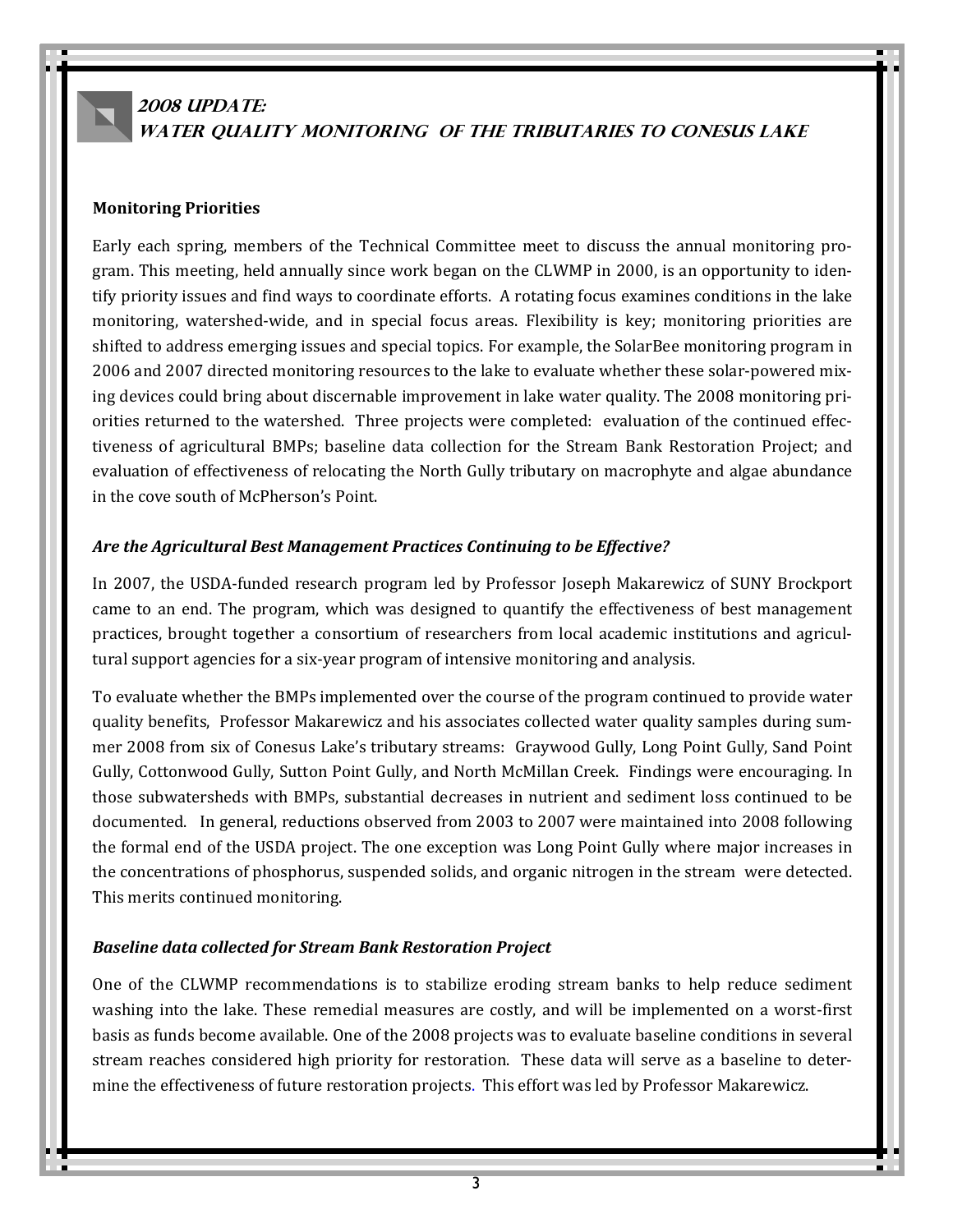# **2008 Update: monitoring of Conesus Lake tributaries (continued)**

Water samples were collected from Wilkins Creek, Densmore Creek, North Gully, and North McMillan Creek over the summer of 2008 and analyzed for total suspended solids. Total suspended solids are a measure of suspended particles - soil and sediment - being carried by the water. After remedial measures have been implemented, a similar study will be conducted to document the effectiveness of the restoration.

#### *Has relocating the North Gully tributary reduced the abundance of macrophytes and filamentous algae in the cove south of McPherson's Point?*

Over the last decade, the cove south of McPherson's Point (North Gully Cove) has been characterized by dense growth of Eurasian watermilfoil and an extensive cover of filamentous algae. North Gully Creek flowed into this cove, and carried large amounts of dissolved and particulate nutrients. Approximately 45% of the land within the North Gully watershed is in active agricultural use, primarily dairy farms and row crops.

In February 2008, the North Gully creek channel was diverted northward along the McPherson's Point shoreline to disperse the stream flow into the more open waters of Conesus Lake and away from North Gully Cove.

Professor Isidro Bosch, Lindsey Campana and Peter Radlowski of the SUNY Geneseo Department of Biology investigated whether the diversion of North Gully was effective in reducing the amount of plant growth in North Gully Cove. The size of the macrophyte bed, the density of milfoil plants, and the percent cover of filamentous algae were measured during the peak of the growing season in 2008 and compared to the long term record for the site. Macrophyte beds at Sutton Point and at Sand Point were monitored as reference sites to account for lake-wide changes in plant growth that might influence trends at North Gully Cove.



Macrophyte and filamentous algal biomass in North Gully Cove during the 2008 growing season seemed to follow lake-wide trends, as indicated by comparisons with data from the reference sites and by observations in other littoral areas of Conesus Lake. The 2008 data did not provide definitive evidence that the diversion of North Gully affected plant growth in the cove. These results were not unexpected given the short time elapsed since completion of the diversion project. Additional monitoring in the next few years should provide better insights on the effectiveness of this effort to manage nutrient runoff.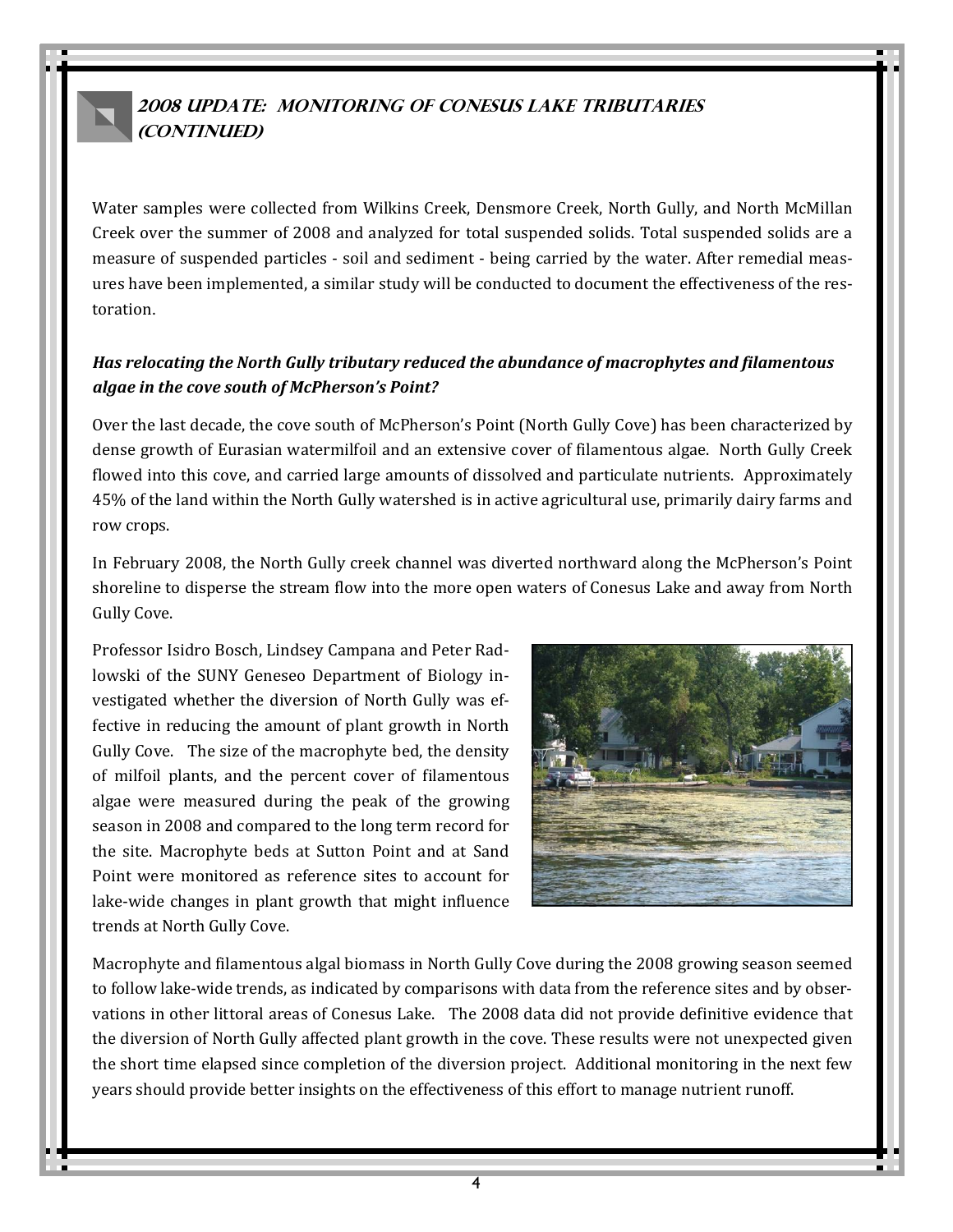# **Conesus Lake Watershed Management Plan Implementation Status Report—2008 Year In Review**

| # in<br>Plan | Recommendation                                                                                                                                                        | Priority | <b>Action Taken</b>                                                                                                                                                                                                                                                                                                                                                                                                                                                                                                                                                                |
|--------------|-----------------------------------------------------------------------------------------------------------------------------------------------------------------------|----------|------------------------------------------------------------------------------------------------------------------------------------------------------------------------------------------------------------------------------------------------------------------------------------------------------------------------------------------------------------------------------------------------------------------------------------------------------------------------------------------------------------------------------------------------------------------------------------|
| $B-1$        | Secure funding to help mitigate the finan-<br>cial impacts of changes in agricultural<br>practices on the producers.                                                  | High     | The CLWC Agricultural Committee reviewed all agricul-<br>tural recommendations in the Conesus Lake Watershed<br>Management Plan and put together action items for the<br>2009 CLWMP work plan.                                                                                                                                                                                                                                                                                                                                                                                     |
| $B-2$        | Implement practices that will reduce<br>nonpoint source pollution from farms.                                                                                         | High     | • A tour for agricultural producers, agricultural agency<br>personnel, crop advisors, and local officials was held on<br>August 19, 2008. This tour highlighted BMPs being im-<br>plemented on farms associated with the USDA grant. A<br>boat tour was also included in the activities, in partner-<br>ship with the Conesus Lake Association.<br>• The CLWC Agricultural Committee reviewed all agricul-<br>tural recommendations in the Conesus Lake Watershed<br>Management Plan and put together action items for the<br>2009 CLWMP Work Plan.                                |
| $B-3$        | Develop and implement programs and<br>partnerships to facilitate removal of<br>waste materials from farms.                                                            | High     | The CLWC Agricultural Committee reviewed all agricul-<br>tural recommendations in the Conesus Lake Watershed<br>Management Plan and put together action items for the<br>2009 CLWMP Work Plan.                                                                                                                                                                                                                                                                                                                                                                                     |
| $C-1$        | Develop and implement program to<br>restore and stabilize stream banks in<br>the watershed.                                                                           | High     | • The McPherson's Point Project/North Gully Straighten-<br>ing Project was completed in February 2008.<br>• The Town of Livonia received notice of an EPF grant<br>award for stream bank remediation in the amount of<br>\$382,869. This is a 50/50 matching grant.                                                                                                                                                                                                                                                                                                                |
| $D-3$        | Municipal Highway Departments should<br>develop a plan, subject to available<br>funding, to remediate ditches in poor<br>condition.                                   | Medium   | • Conesus Highway Department received a grant to con-<br>duct road ditch remediation on Henderson Hill Road,<br>which was completed in 2008.<br>• Conesus Highway Department is in the process of pre-<br>paring additional EPF grants for road ditch remediation.<br>• Livingston County Planning Department, the Town of<br>Groveland, and the Highway Superintendents of the<br>Towns of Groveland, Geneseo, Conesus and Sparta met<br>with the CLWC Technical Committee and the NYS De-<br>partment of State on July 11, 2008 for an EPF road ditch<br>grant kick-off meeting. |
|              | <b>Key to Acronyms</b><br><b>BMPs - Best Management Practices</b><br>CLWMP - Conesus Lake Watershed Management Plan<br>USDA - United States Department of Agriculture |          | <b>CLWC - Conesus Lake Watershed Council</b><br><b>EPF</b> - Environmental Protection Fund                                                                                                                                                                                                                                                                                                                                                                                                                                                                                         |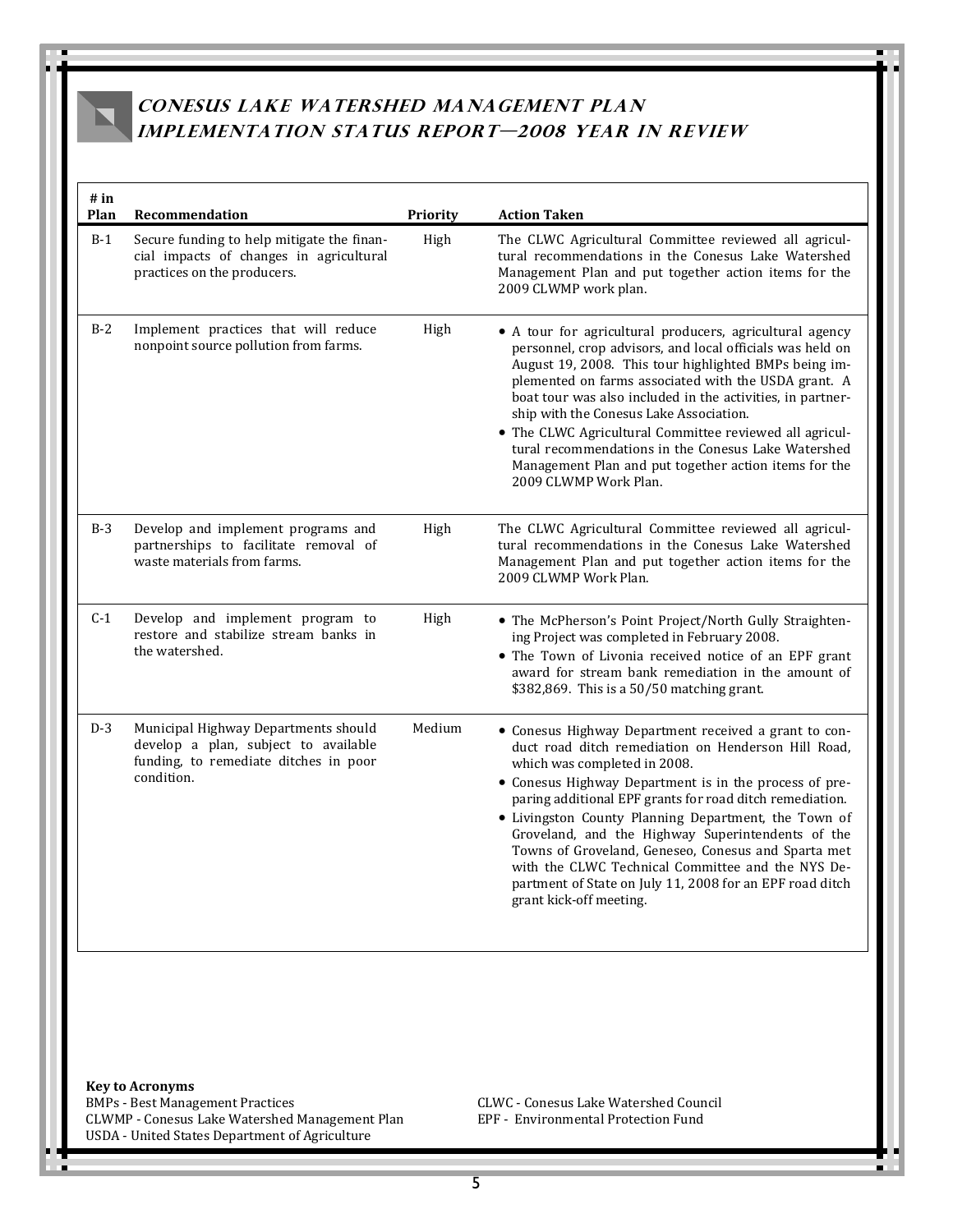# **CLWMP Implementation Status Report—2008 Year In Review (continued)**

| # in<br>Plan | Recommendation                                                                                                                                                                                                                                                                  | Priority | <b>Action Taken</b>                                                                                                                                                                                                                                                                                                               |
|--------------|---------------------------------------------------------------------------------------------------------------------------------------------------------------------------------------------------------------------------------------------------------------------------------|----------|-----------------------------------------------------------------------------------------------------------------------------------------------------------------------------------------------------------------------------------------------------------------------------------------------------------------------------------|
| $F-2$        | Extend sewer system                                                                                                                                                                                                                                                             | Medium   | Hamlet of Conesus Sanitary Sewer System will be com-<br>pleted in 2009. The project does not cover Dacola Shores;<br>instead, the project was routed down East Lake Road. The<br>route was selected due to the opposition to sanitary sew-<br>ers by the residents of Dacola Shores.                                              |
| $G-1$        | Investigate and implement effective<br>methods to control the spread of non-<br>native (exotic) organisms.                                                                                                                                                                      | High     | Livingston County is a participant in the Finger Lakes<br>PRISM, an information-sharing group that was formally<br>created by New York State to look at the problem of<br>aquatic and terrestrial invasive species on a regional level.                                                                                           |
| $G-2$        | Develop and implement a program for<br>cleaning accumulated aquatic plants and<br>algae along the shoreline of Conesus<br>Lake.                                                                                                                                                 | High     | A comprehensive Fish Kill Contingency Plan was adopted<br>by the CLWC in February 2008 to address cleanup of large<br>fish kills.                                                                                                                                                                                                 |
| $G-3$        | Initiate effort to determine if alum treat-<br>ment to control release of phosphorus<br>from deep lake sediments would be<br>effective in Conesus Lake. Proceed with<br>plans for implementation if effective-<br>ness is warranted and monitor for envi-<br>ronmental impacts. | High     | At the August 8, 2008 CLWC meeting, the Council evalu-<br>ated the action taken on alum and directed the Planning<br>Department, Watershed Manager, and Technical Commit-<br>tee to conduct further research into phosphorus loading<br>from the watershed and to look into conducting a bathy-<br>metric survey of Conesus Lake. |
| $G-4$        | Initiate effort to determine if increased<br>stocking of walleye fingerlings, or other<br>species, would be an effective biological<br>control in Conesus Lake.                                                                                                                 | High     | • In Summer 2008, Conesus Lake was stocked with ap-<br>proximately 250 advanced walleye fingerlings from the<br>FLCC walleye rearing ponds.<br>• The Conesus Lake Association purchased approximately<br>2,000 advanced walleye fingerlings, which were stocked<br>in the lake in Summer 2008.                                    |
| $H-1$        | Conduct an annual monitoring program<br>of Conesus Lake and its watershed. An<br>annual monitoring meeting should be<br>held to coordinate the monitoring pro-<br>gram.                                                                                                         | High     | EcoLogic, LLC, Dr. Makarewicz, Dick Davin (Watershed<br>Inspector), and Dr. Bosch collaborated on the preparation<br>of a plan for 2008 monitoring activities.                                                                                                                                                                    |
|              |                                                                                                                                                                                                                                                                                 |          |                                                                                                                                                                                                                                                                                                                                   |

**Key to Acronyms**  CLWC - Conesus Lake Watershed Council FLCC—Finger Lakes Community College PRISM - Partnership for Regional Invasive Species Management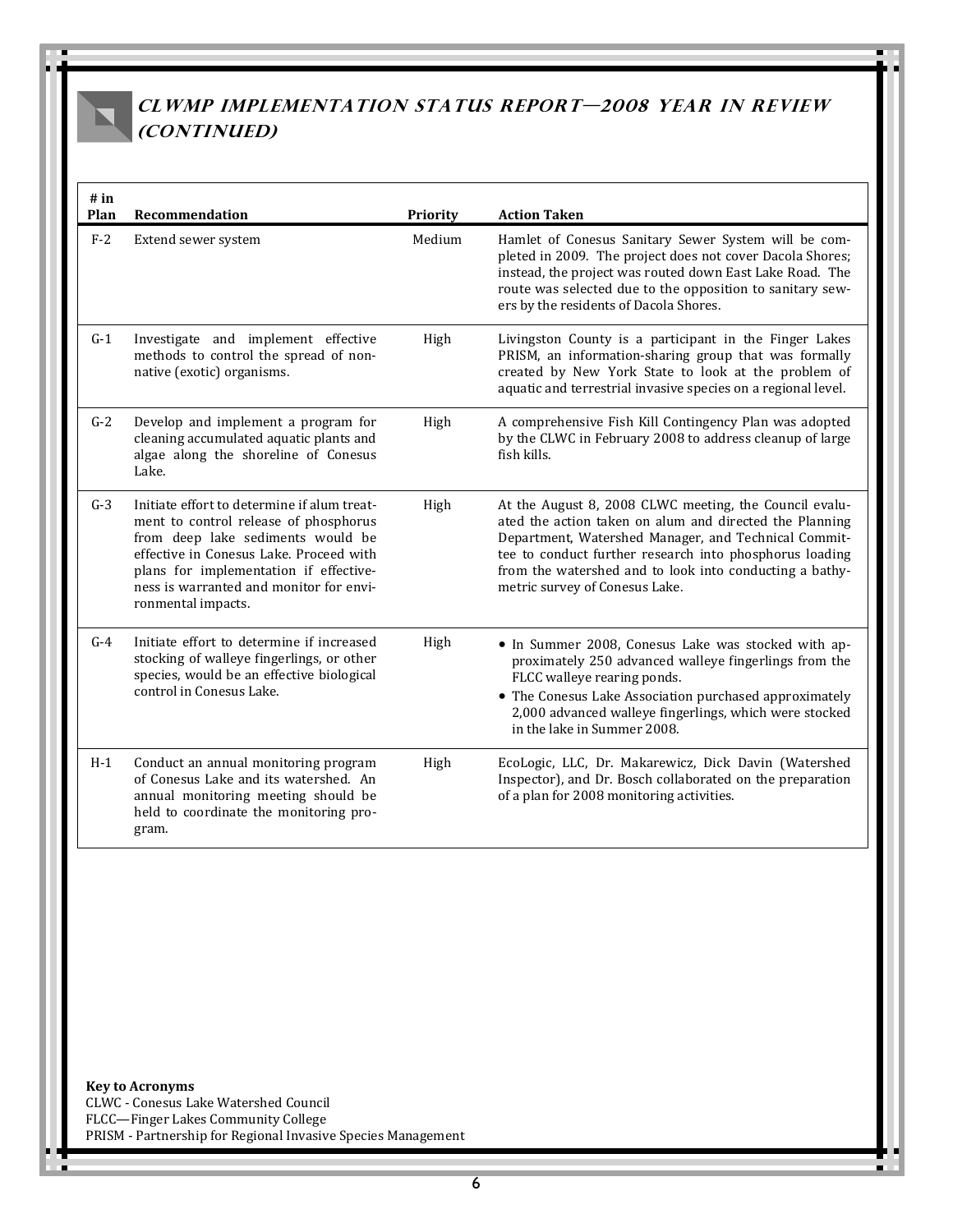# **CLWMP Implementation Status Report—2008 Year In Review Public Education Recommendations**

| # in<br>Plan | <b>Recommendation</b>                                                                                                                                                                                                                                                                                                                                                                                                                                                                     | Priority | <b>Action Taken</b>                                                                                                                                                                                                  |
|--------------|-------------------------------------------------------------------------------------------------------------------------------------------------------------------------------------------------------------------------------------------------------------------------------------------------------------------------------------------------------------------------------------------------------------------------------------------------------------------------------------------|----------|----------------------------------------------------------------------------------------------------------------------------------------------------------------------------------------------------------------------|
| $A-3$        | Develop public education campaigns:<br>• Encourage planting and protection of<br>streamside vegetation<br>· Discourage use of herbicides, pesti-<br>cides, and fertilizers on shoreline<br>properties<br>· Erosion control and lake-friendly<br>landscaping                                                                                                                                                                                                                               | Medium   |                                                                                                                                                                                                                      |
| $B-4$        | Develop programs for public education<br>and outreach for both the agricultural<br>and the non-agricultural community.                                                                                                                                                                                                                                                                                                                                                                    | High     |                                                                                                                                                                                                                      |
| $D-5$        | Develop public education campaigns:<br>• Sensible winter driving<br>. Why and when are road ditches<br>cleaned<br>• Need to keep yard debris and trash out<br>of road ditches                                                                                                                                                                                                                                                                                                             | Low      | The CLWC Public Education and Outreach Committee<br>reviewed all public education recommendations in<br>the Conesus Lake Watershed Management Plan and<br>put together action items for the 2009 CLWMP Work<br>Plan. |
| $E-2$        | Develop a public education campaign:<br>• Effect of boat speed on weeds (creates<br>weed-chop)<br>• Precautions to follow when discarding<br>unused bait or transporting bait from<br>one water body to another (exotic spe-<br>cies introduction).<br>• Need to clean and inspect boat (body,<br>bilge, coolant system, etc.) and trailer<br>when transporting from one water<br>body to another (exotic species intro-<br>duction).<br>• Existing boat and personal watercraft<br>laws. | High     |                                                                                                                                                                                                                      |

**Key to Acronyms**  CLWC - Conesus Lake Watershed Council CLWMP - Conesus Lake Watershed Management Plan

7